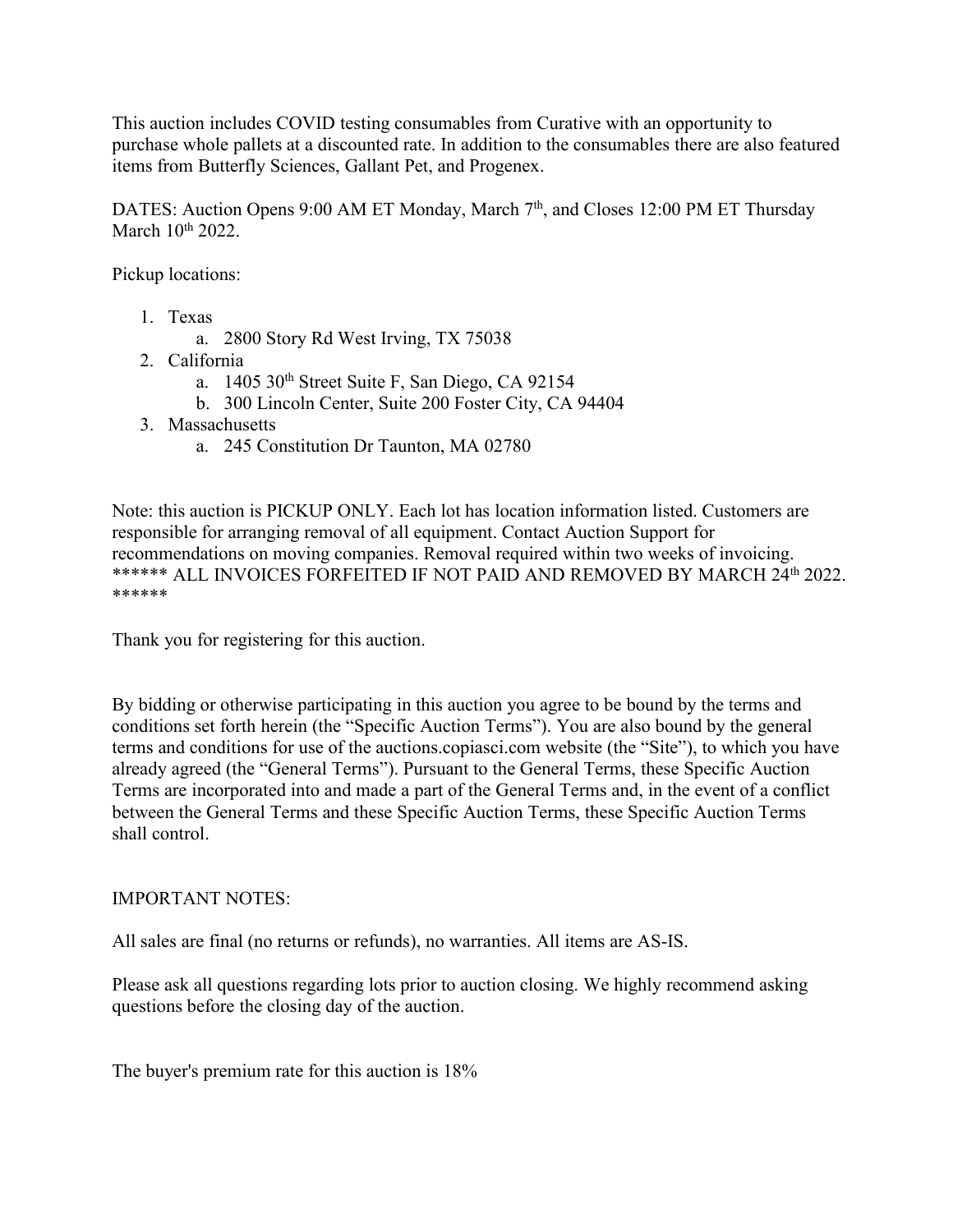We expect all customers to be respectful of the Covid related guidelines and precautions.

Bidders are responsible for all shipping and packaging costs and logistics.

PAYMENT IS DUE THREE BUSINESS DAYS immediately following the date Auctioneer issues invoices, unless otherwise agreed to by Auctioneer at its full discretion. Payment accepted only in prepayment (No POs)

Acceptable Forms of Payments: Full payment required prior to delivery or customer pickup

|                                  | Acceptable?                                                                                                                                                                                                                                 |                                            |
|----------------------------------|---------------------------------------------------------------------------------------------------------------------------------------------------------------------------------------------------------------------------------------------|--------------------------------------------|
| <b>Payment Method</b>            | <b>U.S.-Based</b>                                                                                                                                                                                                                           | <b>Outside U.S.A</b>                       |
| $\cosh$                          | $\overline{\text{No}}$                                                                                                                                                                                                                      | No                                         |
| Wire Transfer                    | Yes                                                                                                                                                                                                                                         | Yes                                        |
| Cashier's check                  | $ {\rm Yes} $                                                                                                                                                                                                                               | No                                         |
| Company Check                    | Yes, if:<br>1. Auctioneer approves check; and<br>2. Check clears Auctioneer's<br>bank account prior to equipment pick-<br>up or delivery                                                                                                    | No                                         |
| Visa, Mastercard,<br><b>AMEX</b> | Yes, if:<br>Total payment is \$5,000 or less; and<br>1.<br>Credit card issued by a U.S. bank<br>2.<br>3. A 3% fee will be applied to any credit<br>card transaction<br>4. Purchases of \$1,000.00 or less will<br>automatically be charged. | Yes, if total payment is \$1000<br>or less |

Sales/Use Tax: Various tax rates to be applied based on applicable federal, state and local regulations.

Equipment pickup and removal should be arranged by customer two weeks after auction closes.\* See further notes below.